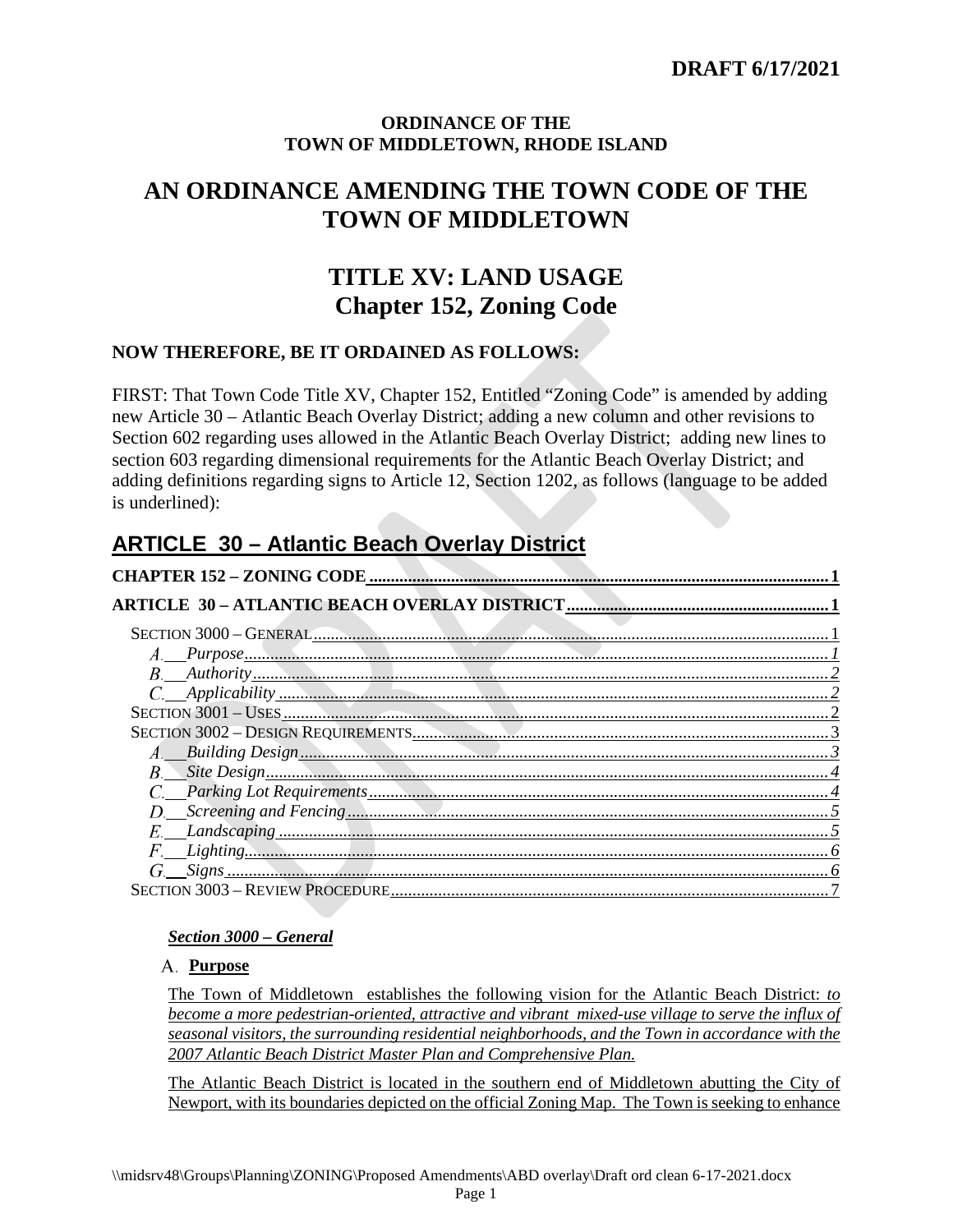the area both as a tourist destination and to better serve local residents. The 2007 *Atlantic Beach District Master Plan* serves as the primary document guiding the transformation of the area into a vibrant, walkable mixed-use area, capitalizing on its relatively dense development pattern and proximity to local beaches, historic Newport and other attractions. The following goals from that plan will be implemented, in part, through the adoption of the Atlantic Beach Overlay District:

- Develop and implement safety and aesthetic improvements to promote pedestrian activity that will support local small businesses, including streetscape improvements and pedestrian circulation throughout the district;
- Identify opportunities to capitalize on the proximity of the district to beaches, hotels and other attractions for the benefit of local residents and the town business tax base
- Identify options to promote private development that will be consistent with the vision for the district, including opportunities to promote an appropriate mix of uses and building and site design.

The district will promote development that preserves and enhances scenic views, includes a mix of uses that serve the needs of the local community, and incorporates high quality building and landscape design consistent with a traditional New England seaside village. The district will promote serving the needs of a small mixed-use commercial area; to provide goods and services in a more compact environment; to encourage redevelopment; and, to create a vibrant, walkable, pedestrian and bicycle friendly environment. These regulations shall be construed in a manner to further implement the goals, policies and applicable elements of the Middletown Comprehensive Community Plan and the Atlantic Beach District Master Plan.

## <span id="page-1-0"></span>**Authority**

This article is adopted in accordance with Title 45, Chapter 24 of the Rhode Island General Laws.

## <span id="page-1-1"></span>**Applicability**

All subdivisions, land development projects, mixed-use development, and any other development within the Atlantic Beach Overlay District as delineated on the official Middletown zoning map shall be subject to the provisions of this article and all other applicable requirements of this chapter. Where provisions of this article conflict with requirements elsewhere in this chapter or with provisions of the Commercial Development Design Standards contained in Section 521 of the Middletown Rules and Regulations Regarding the Subdivision and Development of Land, the requirements of this article shall prevail.

## <span id="page-1-2"></span>*Section 3001 – Uses*

Within the Atlantic Beach Overlay District, permitted uses, prohibited uses, and uses allowed by Special Use Permit issued by the Zoning Board of Review within the Atlantic Beach Overlay District are defined in Section 602 of this chapter subject to the following additional requirements:

A. Buildings containing a motel or hotel use or other residential use, except single-family and two-family residential, must include commercial use(s) (e.g. retail, office, restaurant, etc.) on the first floor. Such commercial use must have a separate exterior entrance and operate separately and apart from the motel, hotel, or residential use. The floor area devoted to such first-floor commercial use shall equal at least 75% of the total first-floor area. In those locations where elevating of the ground floor greater than six (6) feet above postdevelopment grade is necessary to comply with state or federally regulated floodplain building requirements, this requirement is waived.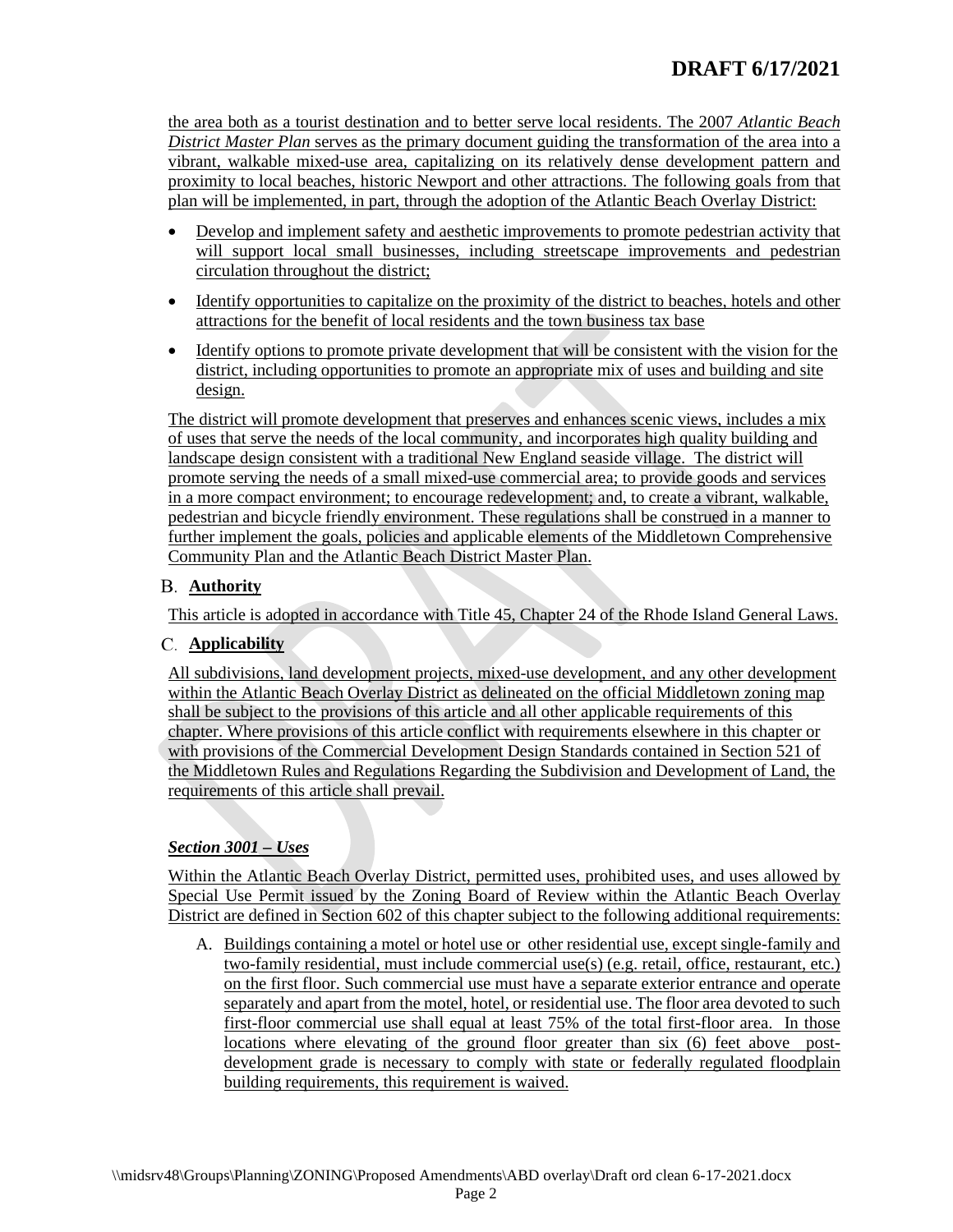B. The number of transient lodging rooms (e.g. hotel, motel, timeshare, short-term rental, etc.) within the district shall be limited to the number existing plus the number in the development approval or permitting processes at the time of the adoption of this section, which is 279.

### <span id="page-2-0"></span>*Section 3002 – Design Requirements*

The purpose of design requirements is to establish and maintain a uniform set of standards that promote the use of high-quality design in the Atlantic Beach Overlay District, consistent with the traditional architectural styles of Aquidneck Island and traditional New England seaside villages.

Development shall comply with the following requirements in addition to applicable standards contained elsewhere in this chapter and in Section 521 of the Middletown Rules and Regulations Regarding the Subdivision and Development of Land (Regulations). Where there is a conflict, the requirements of this section shall prevail. Additionally, visual compatibility standards intended to guide the design, construction, and maintenance of sites are outlined in appendix X, Atlantic Beach District Design Manual, to which development in the district shall conform.

#### <span id="page-2-1"></span>**Building Design**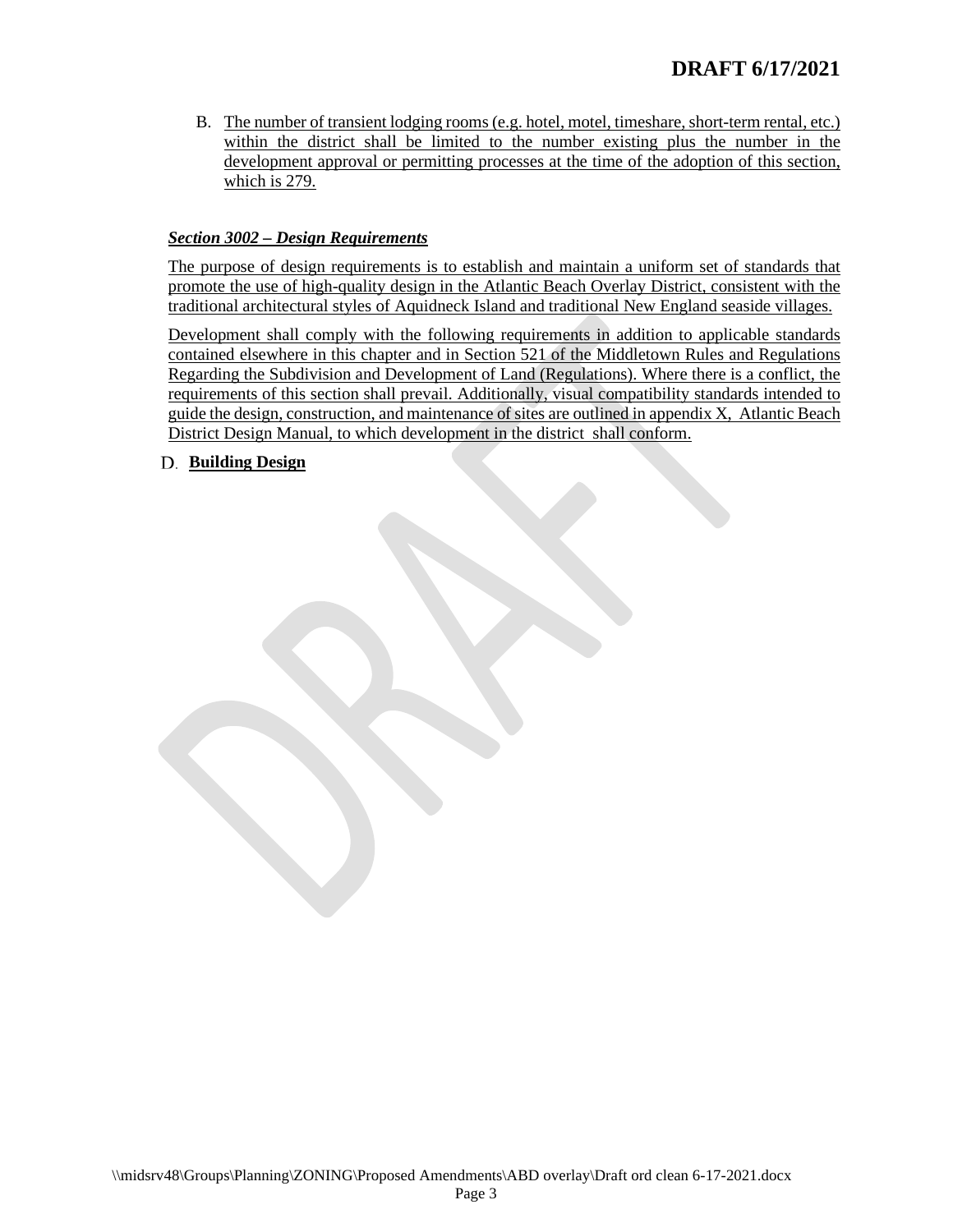- a) Roof form shall comply with the section 521.2.D of the Regulations, except that flat-roofed buildings are prohibited. Roof slope, materials, color and design must be compatible with traditional architectural styles.
- b) First-floor facades visible from the public way shall have window area of 50%-75%. Upper floor facades shall have window area of 20%-60% and shall incorporate arcades, display windows, awnings, or other features to add visual interest at the pedestrian scale.
- c) Any roof-top mechanical equipment shall be screened from view using architectural elements consistent with the overall design of the building.
- d) There is no limitation on window type (e.g. fixed, double hung, casement, sliding), however, true or simulated divided-light windows are required.
- e) Buildings must have an entrance door for the public on the front-facing façade and accessible from the public sidewalk. Additional access doors on the side and rear facades are permitted.
- f) All wireless communication facilities in the district must be disguised facilities.
- g) Design of accessory and principal buildings on the same parcel must be compatible in terms of size, scale, and architecture.
- h) Large box-like buildings or buildings with the repetition of box-like structures is prohibited.
- i) Traditional architectural styles of Aquidneck Island and New England seaside villages is required including Colonial, Georgian, Federal, Greek Revival, Shingle Style, and Victorian.

#### <span id="page-3-0"></span>**Site Design**

- (a) Outdoor patio seating is encouraged for food-consumption related uses provided that the seating is completely within property boundaries.
- (b) Pedestrian areas must be constructed in a way to contrast with vehicular areas to provide safe and inviting access to buildings. If a sidewalk along a street is interrupted or crossed by a proposed vehicular access driveway, the sidewalk material must be maintained or another visually compatible method used to clearly delineate the sidewalk where it crosses the driveway.
- (c) In order to promote and preserve scenic views, buildings shall be located on the site in a manner designed to preserve significant coastal and pond views from the public right-ofway.
- (d) Sites designed to focus pedestrian activity inwardly to the center of the site, and sites lacking pedestrian connections to the public right-of-way are prohibited.
- (e) Sites designed with building setbacks well in excess of the required setbacks and that interrupt the pedestrian flow of the streetscape, except where necessary to preserve views, are prohibited.

## <span id="page-3-1"></span>**Parking Lot Requirements**

(a) All parking shall be located to the side or rear of the building. On-site parking in front of the building is prohibited.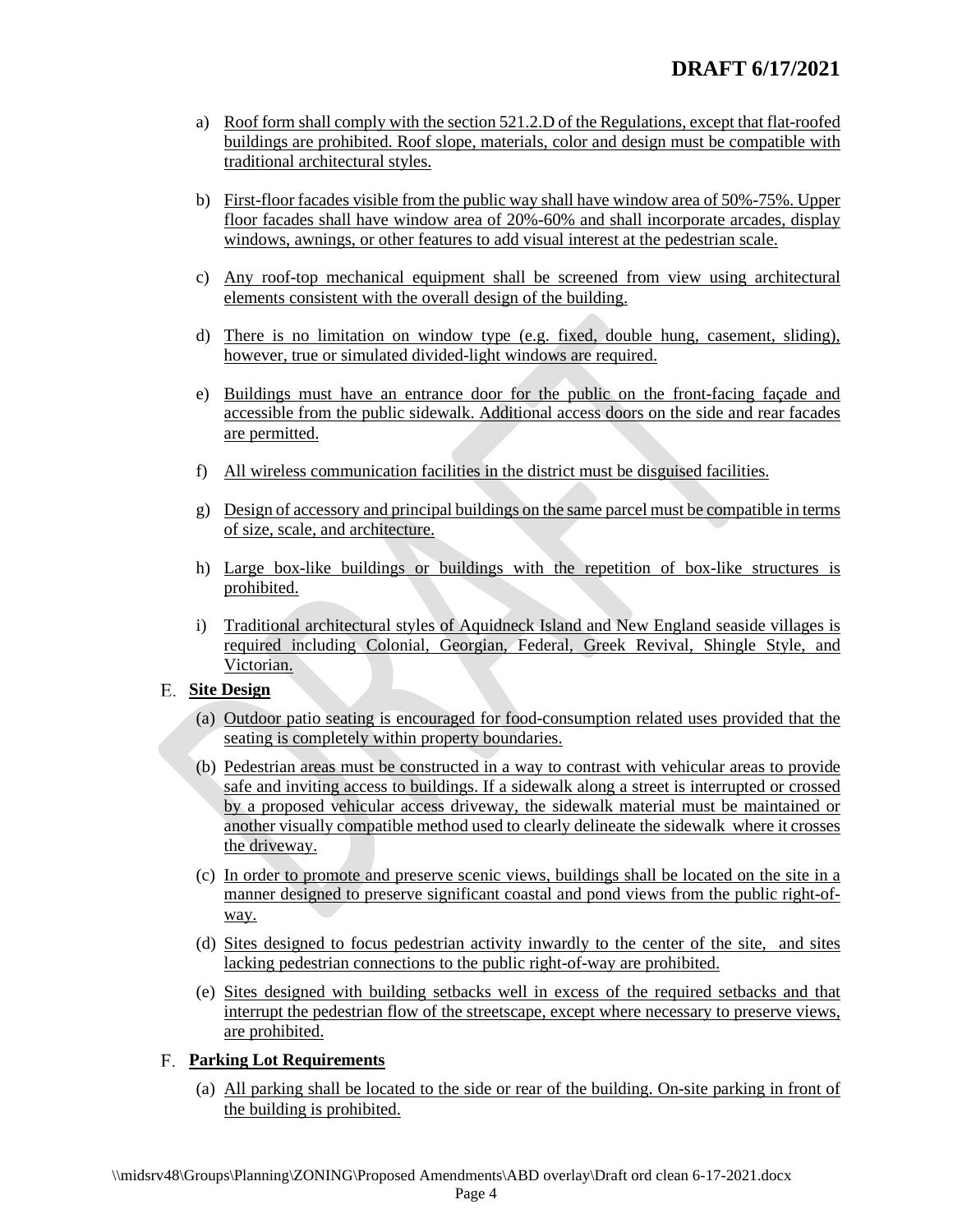- (b) Parking areas shall include provisions for the parking of bicycles in bicycle racks in locations that are safely segregated from automobile traffic and parking. Bicycle rack space for one bike for each five automobile parking spaces or fraction thereof is required.
- (c) Deciduous parking lot trees shall be provided consistent with the requirements of section 521.3.F. of the Regulations, except that one tree per ten off-street parking spaces is required.
- (d) Existing trees on the site shall be preserved to the extent practicable, but only if they would not impede development and are deemed to be of particular value, subject to review and recommendation by the Middletown Tree Commission.
- (e) The planting of street trees may be required by the Planning Board on a case-by-case basis, determined during the Development Plan Review process.
- (f) Parking areas shall include provisions for the pickup and drop off of passengers outside of the public right-of-way.
- (g) Installation of electric vehicle charging stations is encouraged.
- (h) Parking lots shall be designed such that pedestrian flow is not interrupted and the number of curb cuts is minimized to the greatest extent. Sidewalk materials shall be maintained across driveway and parking lots.

#### <span id="page-4-0"></span>**Screening and Fencing**

- (a) Vegetation rather than fencing is preferred to accomplish the screening requirements of this section.
- (b) Landscaping along property lines of abutting commercial uses is limited to four feet in height.
- (c) Opaque screening along any property line of commercial uses abutting a residential use or district is required. Screening must be of at least six feet in height at the time of installation, using either dense evergreen vegetation or fencing, or a combination.
- (d) Opaque screening along property lines of abutting commercial uses is prohibited.
- (e) Screening that blocks views or divides the continuity of the streetscape is prohibited.
- (f) Except where installed to provide required screening between commercial and residential uses, all fencing shall meet the following:
	- 1. Be no more than 4 feet tall
	- 2. Be of an open design and dark color, such as wrought iron, or split-rail design. Except that light colored fencing, such as white picket fencing is permitted in the front yard of the site only.
	- 3. Solid, opaque fencing and chain-link and other wire fencing is prohibited.

## <span id="page-4-1"></span>**Landscaping**

(a) Landscape plantings shall not include Rhode Island invasive or non-native species as defined by the University of Rhode Island's Cooperative Extension Native Plant Guide and should consider species that may be recommended by the Middletown Tree Commission on a case-by-case basis.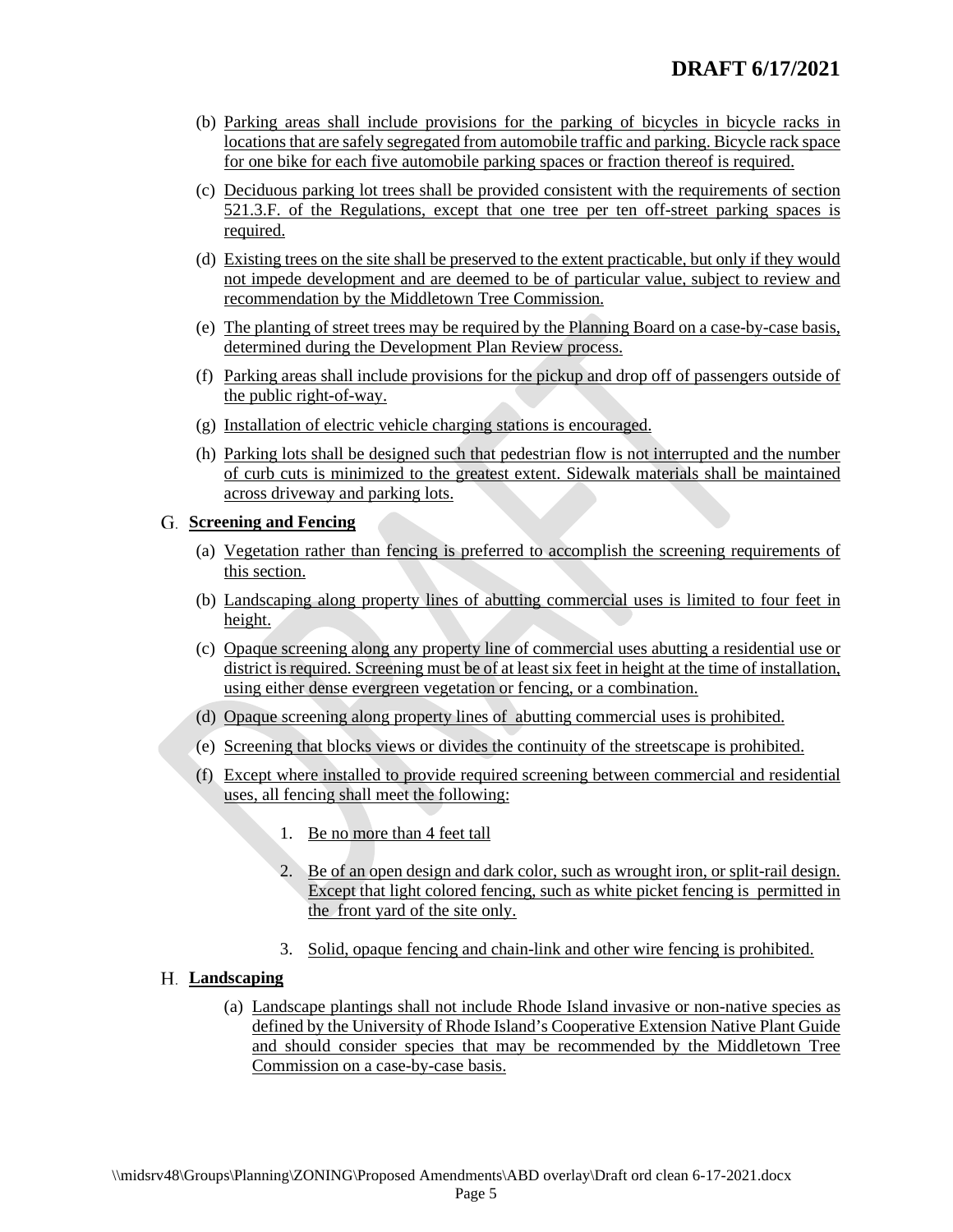- (b) Landscaped buffer along side and rear property lines on commercial properties abutting commercial uses shall be at least five feet wide .
- (c) Landscaped buffers where commercial use abuts a residential use or zone shall be at least ten feet wide.
- (d) A landscaped buffer of at least five feet is required between buildings and parking areas or driveways. Landscaping shall be use to screen ground-level equipment, ground-mounted lighting fixtures as appropriate, and soften the automobile-focused areas of the site.
- (e) Landscaping shall be used as the preferred method for environmental controls such as for stormwater management facilities.
- (f) Landscaping may not include tall opaque plantings or trees that block views of the coast or the pond. Wide low plantings are encouraged.

## <span id="page-5-0"></span>**Lighting**

(a) All exterior lighting shall be designed to minimize impact on neighboring properties and night light pollution, with use of fixtures approved by the International Dark-sky Association preferred, and subject to Planning Board approval.

## <span id="page-5-1"></span>**Signs**

- (a) Underlying Regulations Apply The sign regulations in Article 12 of Chapter 152 shall apply in the Atlantic Beach District (ABD) except where superseded by the regulations set forth below.
- (b) Nonconforming Signs Existing nonconforming signs within the ABD shall be brought into conformance within five years of the adoption of this section.
- (c) Sign Design In addition to the regulations listed in Article 12 of Chapter 152, the following regulations regarding sign design apply in the ABD:
	- 1. Signs shall be made of permanent and natural materials such as wood or lettering painted on glass, wrought iron, ceramic, stone or synthetic materials meant to mimic natural materials. Exceptions include window signs painted or affixed directly to the window, and awning signs.
	- 2. Sign design shall be compatible with the architectural style and components of the building façade and its environs
	- 3. The design and scale of signage shall reflect the pedestrian oriented nature of the district
	- 4. Where illumination is allowed, illumination shall be with white light only. Lighting used should not exceed 450 lumens (~30 Watts of incandescent light) and should not be fluorescent in style. The source of illumination shall be shielded and directed downward at the sign.

5. Creativity in sign design and sign color appropriate with the district is encouraged.

(d) Prohibited Signs

In addition to those listed in Article 12 of Chapter 152, the following signs are prohibited in the ABD: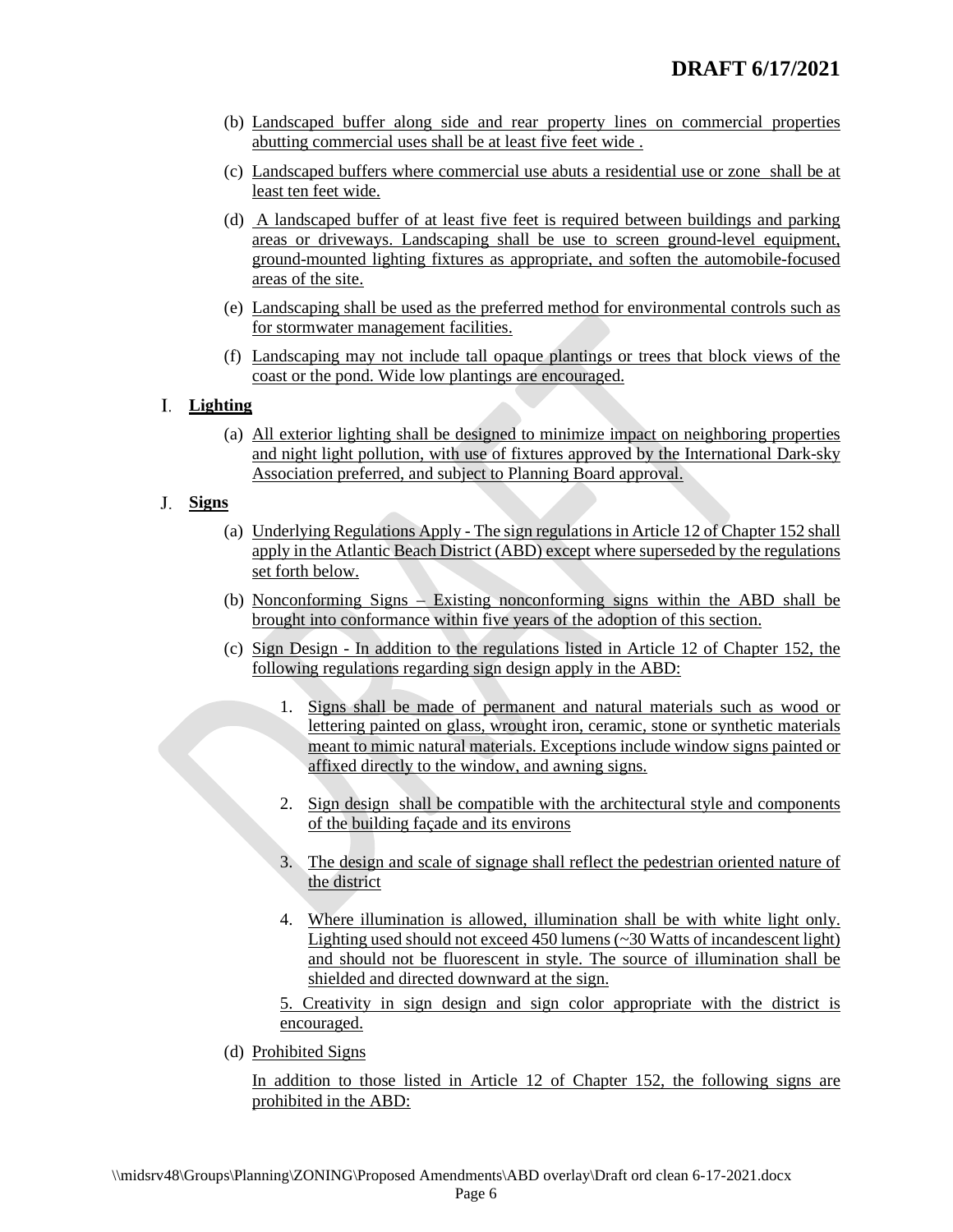- 1. Inflatable objects more than two cubic feet, spinners, and the like, including when used to commemorate a holiday or as components of a grand opening sign
- 2. Internally illuminated signs, such as backlit/halo-lit signs, box/cabinet signs, channel letter signs
- 3. Changeable copy/readerboard signs
- 4. Pole signs
- 5. Window signs advertising brand-name products
- 6. Large signage designed for automobile visibility
- (e) Exempt signs

In addition to the regulations listed in section 1209, Article 12 of Chapter 152, the following regulations regarding signs exempt from permitting apply in the ABD:

| Regulations for additional Signs exempt from permitting in the ABD |                                                                               |                 |                                                                                                                                                                                                                                                               |  |  |  |  |  |  |
|--------------------------------------------------------------------|-------------------------------------------------------------------------------|-----------------|---------------------------------------------------------------------------------------------------------------------------------------------------------------------------------------------------------------------------------------------------------------|--|--|--|--|--|--|
| A-Frame Sign                                                       | 6 sq. ft per<br>side and 3<br>feet high                                       | per<br>building | An A-frame sign shall not violate standards of<br>accessibility, must be stored indoors outside of business<br>hours, must be properly anchored or shall not be used<br>during high-wind conditions. Must be placed completely<br>within the parcel boundary. |  |  |  |  |  |  |
| Home occupation sign                                               | $2$ sq ft                                                                     |                 | If free-standing, must be placed completely within the<br>parcel boundary.                                                                                                                                                                                    |  |  |  |  |  |  |
| Menu boxes                                                         | $2sq.$ ft<br>more<br>no<br>2<br>than<br>inches from<br>the building<br>façade |                 | May not be freestanding.                                                                                                                                                                                                                                      |  |  |  |  |  |  |
| <b>Building</b><br>Tenant<br>directory                             | $2sq$ ft                                                                      |                 |                                                                                                                                                                                                                                                               |  |  |  |  |  |  |

#### <span id="page-6-0"></span>**Section 3003 – Review Procedure**

A. All development in the district is subject to Development Plan Review (DPR) in accordance with the thresholds and procedures set forth in Sections 305-309 of this chapter and Article 10 of the Regulations.

B. In addition to the DPR application submission requirements of the Regulations, the following additional materials shall be submitted:

> i. Architectural renderings of the proposed development, depicting building and site improvements in context with existing buildings on abutting properties.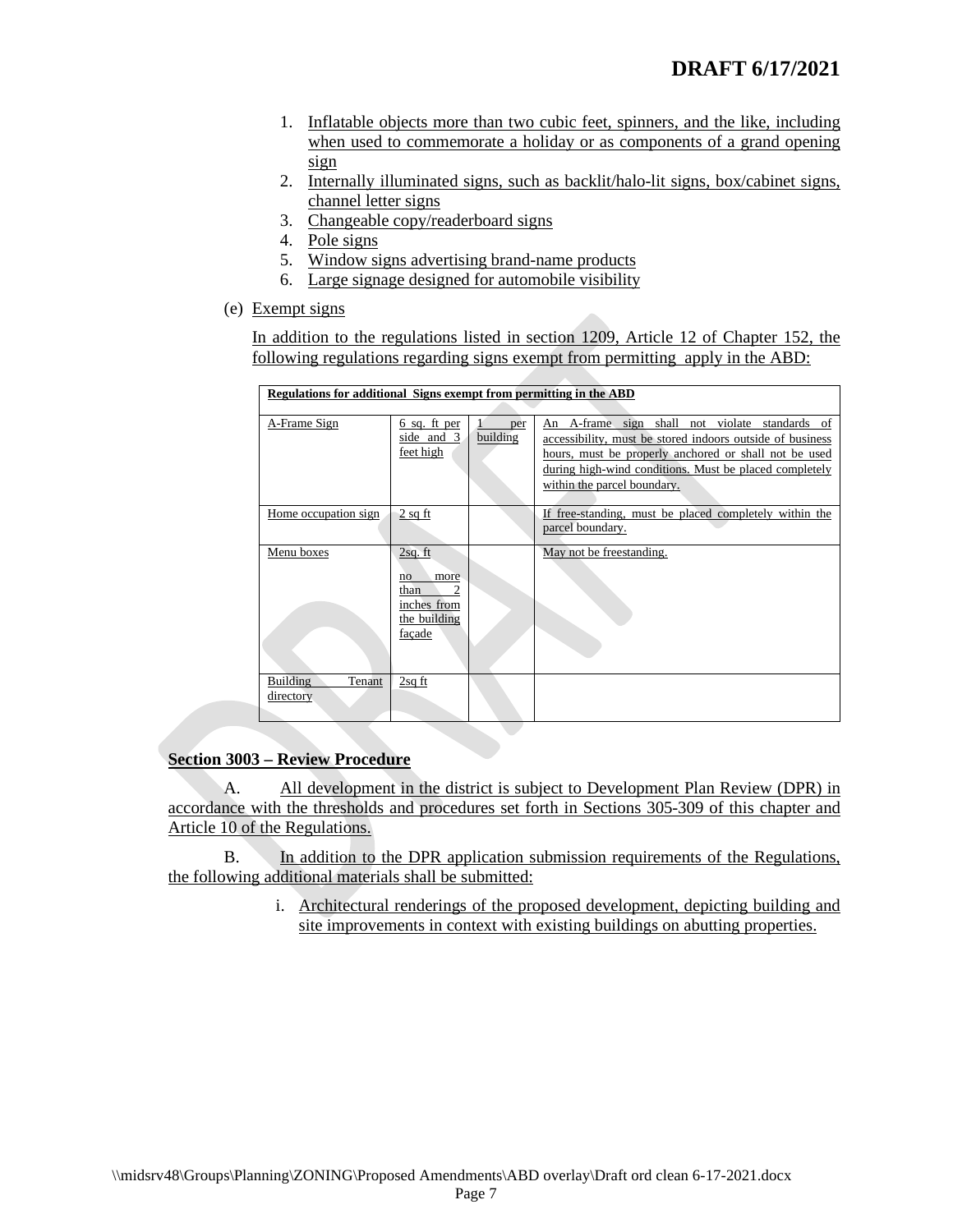# **§ 603 DISTRICT DIMENSIONAL REGULATIONS.**

The following schedule sets forth the minimum and/or maximum dimensional regulations for uses permitted in the various zoning districts.

| <b>ZONING DISTRICT DIMENSIONAL REGULATIONS</b> |                         |                                        |                                                                                           |                                                       |                             |                                         |       |                    |                                                                                  |                             |  |  |  |
|------------------------------------------------|-------------------------|----------------------------------------|-------------------------------------------------------------------------------------------|-------------------------------------------------------|-----------------------------|-----------------------------------------|-------|--------------------|----------------------------------------------------------------------------------|-----------------------------|--|--|--|
| <b>Zoning District and Use</b>                 | <b>Minimum Lot Size</b> |                                        | <b>Maximu</b><br>$\mathbf{m}$<br><b>Percent</b><br>age of<br>Lot to<br>be<br>Occupi<br>ed | <b>Maximum</b><br><b>Height of</b><br><b>Building</b> |                             | <b>Minimum Yard</b><br><b>Dimension</b> |       |                    | Accessory<br><b>Buildings</b><br><b>Minimum</b><br><b>Distance in</b><br>Feet to |                             |  |  |  |
|                                                | Area<br>(S.F.)          | Width/<br><b>Frontag</b><br>е<br>(Ft.) | <b>Princip</b><br>al and<br><b>Access</b><br>ory<br><b>Buildin</b><br>gs                  | <b>Princi</b><br>pal<br>(Ft.)                         | Accel<br>ssor<br>у<br>(Ft.) | <b>Front</b><br>(Ft.)                   | (Ft.) | Side Rear<br>(Ft.) | <b>Side</b><br>Lot<br>Lines                                                      | Rear<br>Lot<br><b>Lines</b> |  |  |  |
| <b>Atlantic Beach District (ABD)</b>           |                         |                                        |                                                                                           |                                                       |                             |                                         |       |                    |                                                                                  |                             |  |  |  |
| Small-scale shopping center                    | 20,000                  | <u>120</u>                             | 25%                                                                                       | 35                                                    | 20                          | 10                                      | 20    | 20                 | 10                                                                               | $\overline{5}$              |  |  |  |
| Other permitted uses 1                         | 20,000                  | <u>120</u>                             | 25%                                                                                       | 35                                                    | 20                          | <u>10</u>                               | 20    | 20                 | 10                                                                               | $\overline{5}$              |  |  |  |